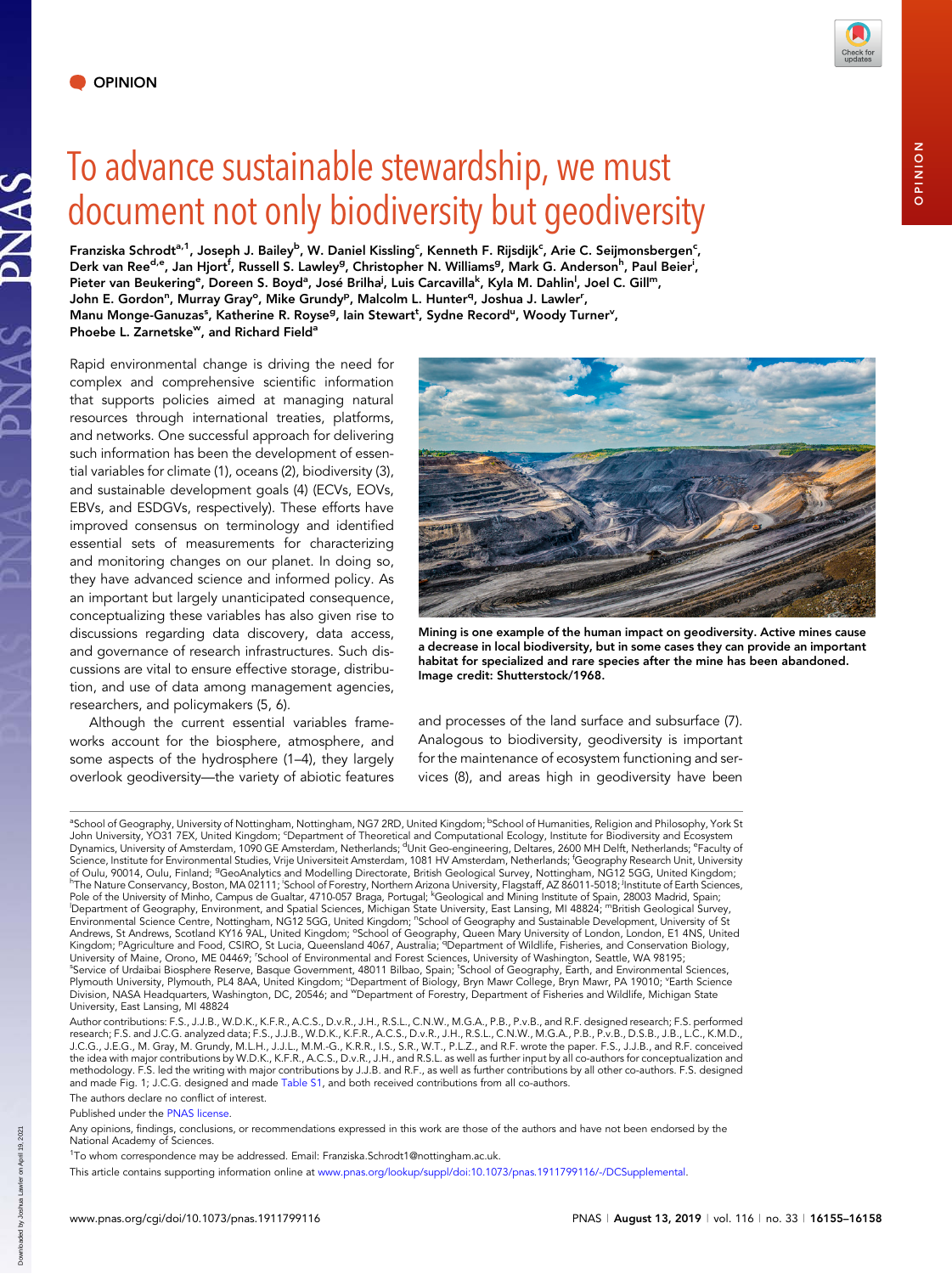

Fig. 1. Schematic proportions of the Earth covered by existing EBVs (green), ECVs (light blue), and EOVs (dark blue) and by our proposed EGVs (orange). Although life occurs throughout the ocean environment, EOVs refer predominately to abiotic aspects such as ocean physics and biogeochemistry, which do not overlap with EBVs (by definition exclusively covering biotic aspects). Consequently, the EBV box does not extend across the whole Earth surface (horizontal axis). Some essential variables do overlap, as indicated by the striped sections, for example, zooplankton diversity is both an EBV and EOV, whereas surface water is both an ECV and EGV. Several major international conventions (right) monitor and assess networks associated with each essential variable concept.

shown to support high biodiversity (9). Thus, consideration of geodiversity is an important part of developing nature-based solutions to global environmental challenges and demands for natural resources, particularly in relation to human well-being and ecosystem functioning.

And yet, despite many facets of sustainable development being underpinned by access to geological assets, key elements of geodiversity are yet to be incorporated into policy documents and international conventions. We, therefore, propose essential geodiversity variables (EGVs) describing features and processes of Earth's abiotic surface and subsurface to advance science and sustainable stewardship, complementing the existing essential variables [\(Table S2\)](https://www.pnas.org/lookup/suppl/doi:10.1073/pnas.1911799116/-/DCSupplemental). These EGVs will enable more holistic and better-informed monitoring efforts, decision making, and responses to global change.

### Broad Scope

The scope of geodiversity covers a wide range of policy areas, including terrestrial and marine conservation, sustainable use of natural resources, public health, natural hazard management, recreation, and tourism [e.g., see the "Conserving Nature's Stage" (10) and geosystem services (11) concepts]. For example, abiotic features, including geothermal springs, inspired the creation of the world's first national park, Yellowstone National Park. This park aimed specifically to safeguard geodiversity, and a century later its geothermal springs were the discovery site for Thermus aquaticus, a bacterium containing a thermostable enzyme that is used to amplify DNA segments and is, thus, the foundation of modern gene technology.

Another illustration of the critical importance of understanding and monitoring geodiversity globally concerns resource extraction. Removal of natural resources can decrease geological or mineral diversity, negatively impact local ecosystems (because of toxic extraction methods), and conflict with human rights. Notably, mobile phones with touch screens contain 54 elements of the periodic table, many of which are unevenly distributed in nature around the world and, thus, represent resource security concerns. Continued resource extraction is essential for achieving the sustainable development goals (SDGs), but trade-offs with biodiversity conservation and human rights need to be explicitly addressed. For example, the transition to renewable energy sources will require the extraction of new minerals (e.g., materials for solar panels), as will greater urbanization and fertilizers for enhanced food security (12). Some tools and concepts necessary for incorporating such trade-offs are already available but not commonly applied within the context of the SDGs, for example, in the form of the geosystem services approach (11).

And although some EGVs, such as groundwater, are already considered within international legislation (e.g., the European Union Groundwater Directive), most are underrepresented or not effective over wider regions. For example, currently the only binding international convention specifically for soil conservation is the 1991 Alpine Convention's Soil Conservation Protocol (13), which omits most of the Earth's surface. Similarly, extraction of sand—a key ingredient in building materials and electronics—remains largely unregulated, despite rising global demand for this finite resource and wide-ranging, devastating environmental consequences resulting from its extraction (14). The demand for minerals is rising globally, yet their extraction lacks international governance (15).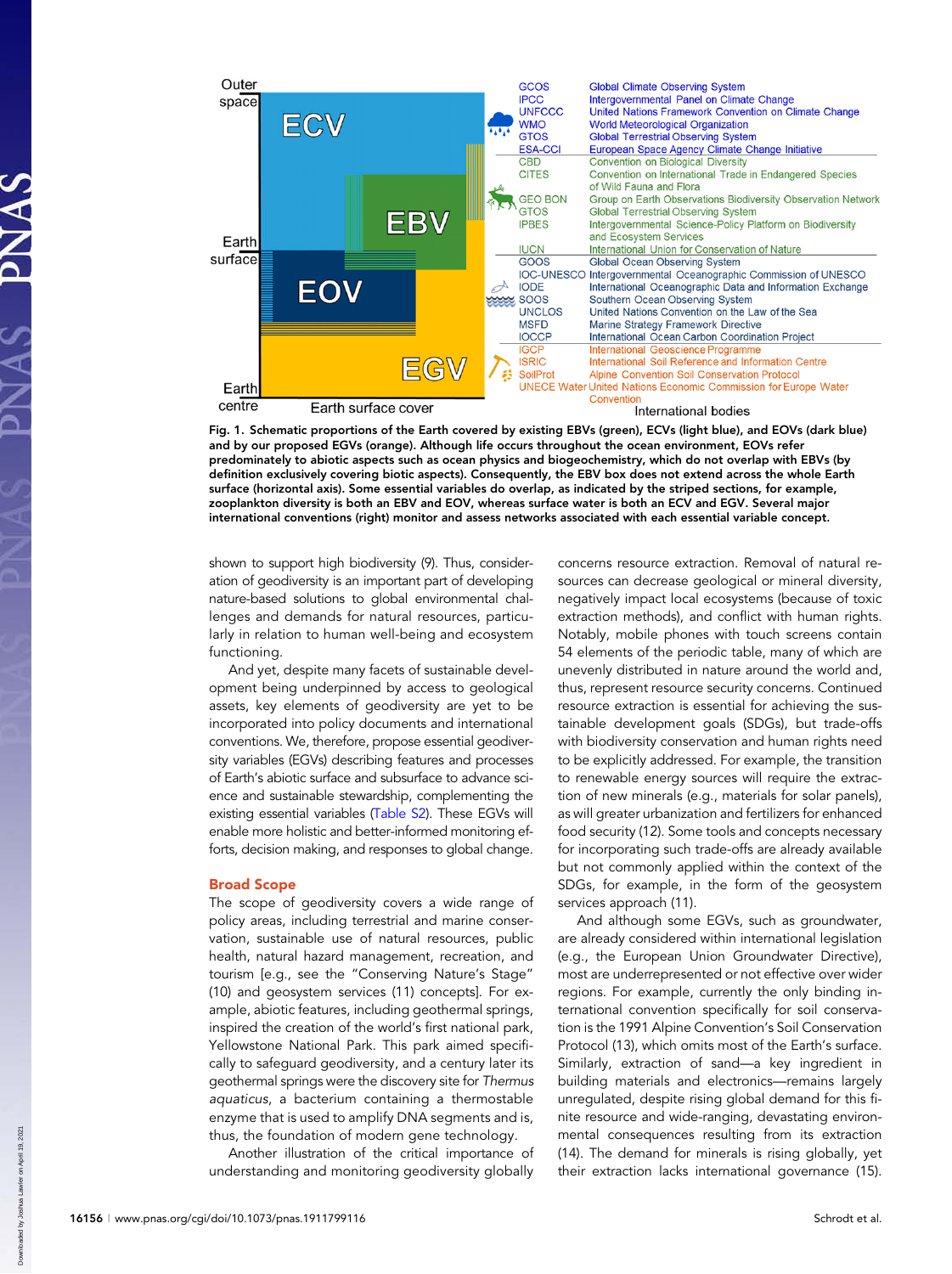Meanwhile, extraction and storage of vast quantities of soil and rock that are byproducts from mining metals, as well as associated land requirements, are currently not part of integrated broad-scale management frameworks (16).

## Essential Variables

In presenting the EGV concept, we aim to 1) complement and augment existing essential variables (ECVs, EOVs, EBVs, and ESDGVs) (Fig. 1), 2) improve global coordination of monitoring strategies, and 3) advance communication between policymakers and geoscientists. To achieve these goals, we propose a framework for policymakers and researchers to guide future definitions of relevant measurements that capture the key elements of geodiversity. We define EGVs as abiotic state and process variables related to geology, geomorphology, soils, and hydrology 1) relevant to natural resource management and human well-being, conservation, or ecology; 2) complementary to (and not duplicating) the other suites of essential variables; and 3) feasible and cost effective to measure (Fig. 1). In [Table S2](https://www.pnas.org/lookup/suppl/doi:10.1073/pnas.1911799116/-/DCSupplemental), we propose a candidate set of variables.

Some aspects of EGVs are already used by international conservation organizations; these provide a solid basis for further integrating EGVs into global treaties and international conventions. For example, the International Union for Conservation of Nature (IUCN) refers to the relevance of geodiversity for the conservation of natural resources within three resolutions titled "Conservation of Geodiversity and Geological Heritage," "Valuing and Conserving Geoheritage Within the IUCN Programme," and "Conservation of Moveable Geological Heritage." Furthermore, the United Nations Educational, Scientific and Cultural Organization recognizes the outstanding universal value of geodiversity elements with their inclusion in both the World Heritage List (in May 2019, 95 properties in 53 countries worldwide) and in the Global Geoparks Network (140 Geoparks in 40 countries, as of May 2019). Many protected areas have the preservation of geodiversity and geoheritage as a goal of their management planning, including the Spanish network of Biosphere Reserves, Australia's New South Wales National Parks, and the US National Park Service. Meanwhile, the Food and Agriculture Organization coordinates a Global Soil Partnership that seeks to monitor the state of global soils and improve the governance and effectiveness of soil information.

Data and information products to measure changes in EGVs at management-relevant timescales are increasingly available and sometimes linked to global observatories, such as the Global Earth Observation System of Systems, with its Societal Benefit Areas (SBAs). However, these mainly cover natural hazards such as floods, earthquakes, and landslides (e.g., SBA disaster resilience). Where dangers are more diffuse or related to natural resource use, EGVs are not yet available (e.g., relating to global sand extraction and domestication of soil resources).

## Making EGVs Work

Overall, despite the clear global importance of geodiversity, very limited international efforts have been devoted to developing measures that support decision making for supranational and global policy targets and SDGs [although there have been efforts to do so in the past (17)]. Geodiversity is highly relevant, for example, to the IUCN World Parks Congress, the World Conservation Congress, the Convention on Biological Diversity's Aichi targets, SDGs, and the Sendai Framework for Disaster Risk Reduction ([Table](https://www.pnas.org/lookup/suppl/doi:10.1073/pnas.1911799116/-/DCSupplemental) [S2\)](https://www.pnas.org/lookup/suppl/doi:10.1073/pnas.1911799116/-/DCSupplemental). In [Table S1,](https://www.pnas.org/lookup/suppl/doi:10.1073/pnas.1911799116/-/DCSupplemental) we specifically link EGVs to the 17 SDGs and four Sendai Framework priorities.

We advocate a holistic approach that recognizes and tracks the integrity of the abiotic and biotic components of geosystems and ecosystems as the most effective means to address global environmental challenges. Following the examples of the ECV, EOV,

Attaining a sustainable circular economy and safeguarding our natural resources, while also accounting for population growth, further urbanization, and improved well-being, will require international consideration of material flows and their impacts across terrestrial and aquatic systems globally.

and EBV communities, we recommend collaborative development of comprehensive and interoperable databases of geodiversity globally, following common protocols, a standardized terminology (e.g., controlled vocabularies), and a consistent metadata reporting. We further recommend forming an expert panel, for example within the Group on Earth Observation framework, to further develop the conceptual framework of EGVs. Finally, we encourage better communication with policymakers about the importance of considering EGVs in international conventions and policy documents. This could be enhanced by applying a "geosystem services" concept, which would complement the successful ecosystem services concept whose use within a policy and international treaties context was advanced by the Millennium Ecosystem Assessment (11). Better communication would also be enhanced by applying the recently published International Panel on Climate Change communication recommendations.

We now have the technical capacity and experience from other scientific communities to describe abiotic characteristics of Earth's surface and subsurface and to develop holistic and parsimonious measures of geosystem and ecosystem structure, function, and risks. Attaining a sustainable circular economy and safeguarding our natural resources, while also accounting for population growth, further urbanization, and improved well-being, will require international consideration of material flows and their impacts across terrestrial and aquatic systems globally. This will entrench a more holistic approach to nature, improving our efforts to designate protected areas and enhance the management of